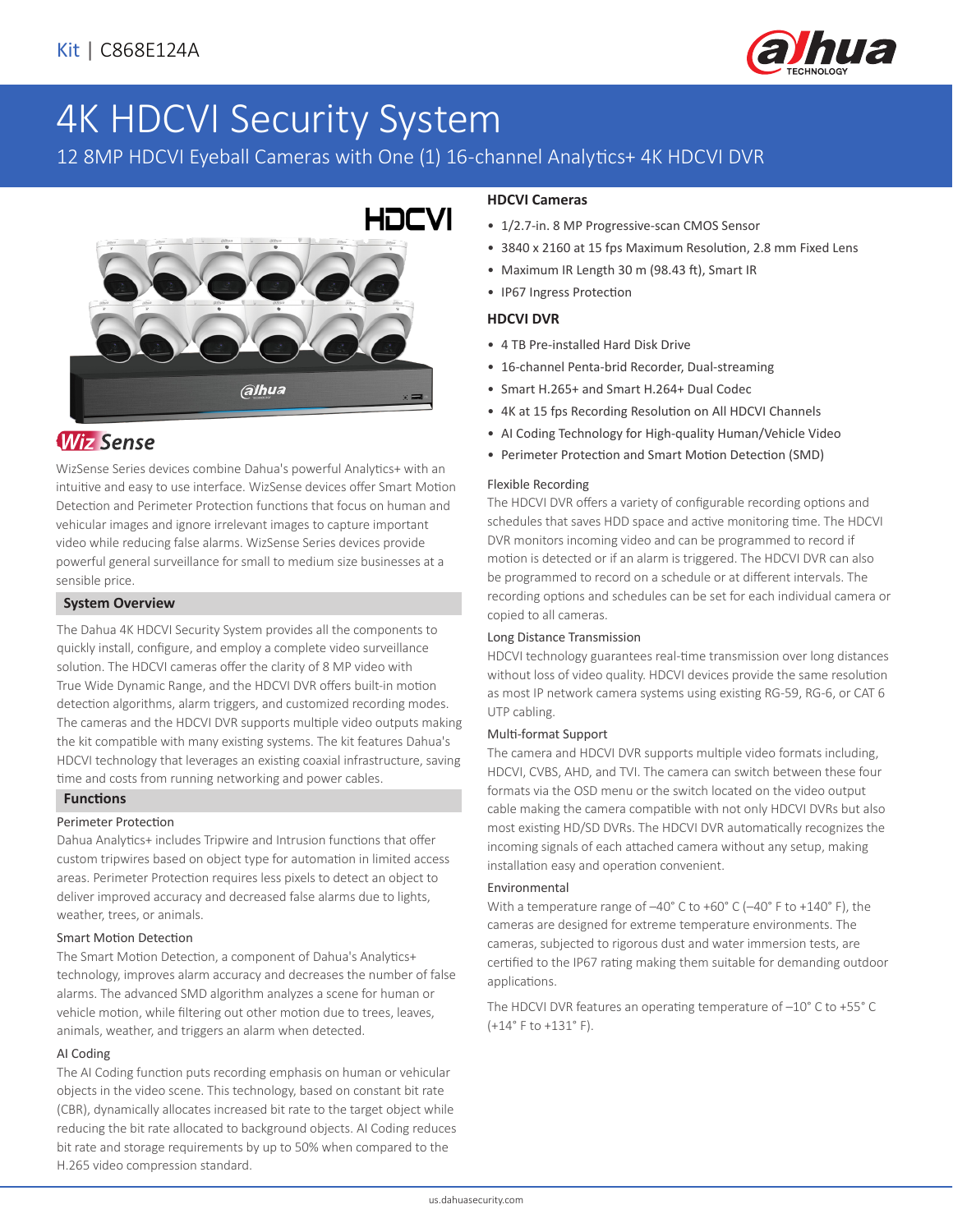#### **Technical Specification**

## **A81AJ22 8MP HDCVI Eyeball Camera**

|--|

| <b>Image Sensor</b>             | 1/2.7-in. CMOS Sensor                               |
|---------------------------------|-----------------------------------------------------|
| <b>Effective Pixels</b>         | 3840 (H) x 2160 (V), 8 MP                           |
| <b>Scanning System</b>          | Progressive                                         |
| <b>Electronic Shutter Speed</b> | 1/3 s to 1/100,000 s                                |
| Minimum Illumination            | Color: 0.03 lux at F2.0, 30 IRE<br>0 lux with IR on |
| S/N Ratio                       | >65 dB                                              |
| <b>IR Distance</b>              | Up to 30.0 m (98.43 ft)                             |
| IR On/Off Control               | Auto, Manual                                        |
| <b>IR LEDS</b>                  | One $(1)$                                           |
| Lens                            |                                                     |
| Lens Type                       | Fixed-focal                                         |
| Mount Type                      | M12                                                 |
| Focal Length                    | $2.8$ mm                                            |
| Maximum Aperture                | F2.0                                                |
| Angle of View                   | Horizontal: 105°<br>Vertical: 56°<br>Diagonal: 125° |
| Iris Type                       | Fixed                                               |
| Close Focus Distance            | 1000.0 mm (3.28 ft)                                 |
| Pan / Tilt / Rotation           |                                                     |

Pan/Tilt/Rotation

Pan: 0° to 360° Tilt: 0° to 78° Rotation: 0° to 360°

#### DORI Distances<sup>1</sup>

| Detect        | Observe      | Recognize          | Identify    |
|---------------|--------------|--------------------|-------------|
| $(8$ ppf $)$  | $(19$ ppf)   | $(38 \text{ ppf})$ | $(76$ ppf)  |
| 75 m (246 ft) | 30 m (98 ft) | 15 m (49 ft)       | 8 m (26 ft) |

#### Video

| <b>Resolution Output</b> | 8 MP (3840 x 2160), 5 MP (2592 x 1944), 4 MP (2560 x 1440)<br>960H (960 x 480) |                                                    |  |  |
|--------------------------|--------------------------------------------------------------------------------|----------------------------------------------------|--|--|
| Frame Rate               | <b>HDCVI</b>                                                                   | 8 MP at 15 fps<br>5 MP at 20 fps<br>4 MP at 30 fps |  |  |
|                          | <b>TVI</b>                                                                     | 8 MP at 15 fps<br>5 MP at 20 fps<br>4 MP at 30 fps |  |  |
|                          | AHD                                                                            | 8 MP at 15 fps<br>5 MP at 20 fps<br>4 MP at 30 fps |  |  |
|                          | <b>CVBS</b>                                                                    | <b>NTSC</b>                                        |  |  |
| Video Output             | One (1) BNC Output, HDCVI, AHD, TVI, CVBS switchable                           |                                                    |  |  |

1. The DORI distance is a measure of the general proximity for a specific classification to help pinpoint the right camera for your needs. The DORI distance is calculated based on sensor specifications and lab test results according to EN 62676-4, the standard that defines the criteria for the Detect, Observe, Recognize and Identify cla

| Video<br>Transmission <sup>2</sup>  | RG-59/U Coax                  | 720p: 800 m (2624.67 ft)<br>1080p: 500 m (1640.42 ft)<br>500 m (1640.42 ft)<br>4K:  |  |  |  |
|-------------------------------------|-------------------------------|-------------------------------------------------------------------------------------|--|--|--|
|                                     | RG-6/U Coax                   | 720p: 1200 m (3937.01 ft)<br>1080p: 800 m (2624.67 ft)<br>4K:<br>700 m (2296.59 ft) |  |  |  |
|                                     | CAT 6 UTP<br>(balun required) | 720p: 450 m (1476.38 ft)<br>1080p: 300 m (984.25 ft)<br>4K:<br>300 m (984.25 ft)    |  |  |  |
| Day/Night                           |                               | Auto (ICR)                                                                          |  |  |  |
| <b>OSD Menu</b>                     |                               | Multi-language                                                                      |  |  |  |
| <b>BLC Mode</b>                     |                               | BLC, HLC, True WDR                                                                  |  |  |  |
| <b>WDR</b>                          |                               | 120 dB                                                                              |  |  |  |
| Gain Control                        |                               | Auto, Manual                                                                        |  |  |  |
| <b>Noise Reduction</b>              |                               | 2D, 3D                                                                              |  |  |  |
| <b>White Balance</b>                |                               | Auto, Manual                                                                        |  |  |  |
| <b>Advanced Features</b>            |                               | Smart IR, Electronic Defog                                                          |  |  |  |
| Certifications                      |                               |                                                                                     |  |  |  |
| CE                                  |                               | EN55032<br>EN55024<br>EN50130-4                                                     |  |  |  |
| Safety                              |                               | UL60950-1<br>CAN/CSA C22.2 No.60950-1                                               |  |  |  |
| Electromagnetic Compatibility (EMC) |                               | CFR 47 FCC Part 15 subpart B<br>ANSI C63.4-2014                                     |  |  |  |
| Electrical                          |                               |                                                                                     |  |  |  |
| Power Supply                        |                               | 12 VDC ± 30%                                                                        |  |  |  |
| Power Consumption                   |                               | Maximum 5.2 W (12 VDC, IR on)                                                       |  |  |  |
| Environmental                       |                               |                                                                                     |  |  |  |
| <b>Operating Conditions</b>         |                               | $-40^{\circ}$ C to +60° C (-22° F to +140° F)<br>Less than 95% RH, non-condensing   |  |  |  |
| <b>Storage Conditions</b>           |                               | $-40^{\circ}$ C to +60° C (-22° F to +140° F)<br>Less than 95% RH, non-condensing   |  |  |  |
| <b>Ingress Protection</b>           |                               | <b>IP67</b>                                                                         |  |  |  |
| Construction                        |                               |                                                                                     |  |  |  |
| Casing                              |                               | Metal                                                                               |  |  |  |
| <b>Dimensions</b>                   |                               | ø94.0 mm x85.60 mm (ø3.70 in. x 3.37 in.)                                           |  |  |  |
| Net Weight                          |                               | 0.31 kg (0.68 lb)                                                                   |  |  |  |
| <b>Gross Weight</b>                 |                               | 0.44 kg (0.97 lb)                                                                   |  |  |  |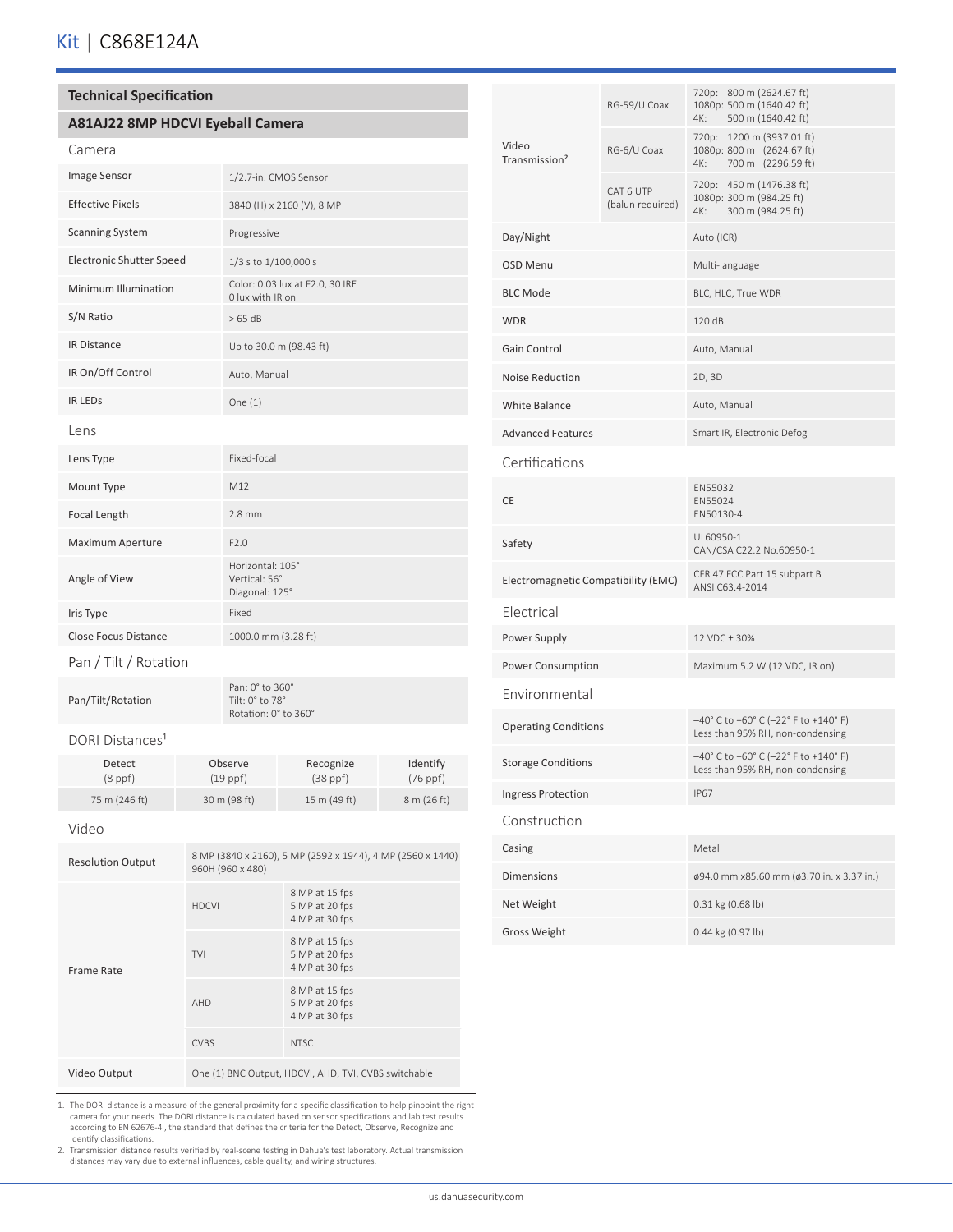# **Technical Specification**

# **X82R3N4 16-channel HDCVI DVR with Analytics+**

#### System

Operating System Embedded LINUX Analytics+ Perimeter Protection<sup>1</sup>

Main Processor Embedded Processor

| Performance                  |             | • Human and Vehicle object classification<br>• Decreased false alarms from leaves, lights, animals<br>• Configure Perimeter Protection on six (6) channels<br>• 10 Tripwire/Intrusion rules per channel         |  |  |  |
|------------------------------|-------------|-----------------------------------------------------------------------------------------------------------------------------------------------------------------------------------------------------------------|--|--|--|
| Live View                    |             | • Configure Rule and Object Inspection area<br>• Display object classification, event types, trigger time,<br>image snapshot, and object types<br>• Export event playback 10 seconds prior to or after<br>event |  |  |  |
| Playback                     |             | • Search by channel, time, event type, and target type<br>• Search event playback 10 seconds prior to or after<br>event<br>• Snapshot capacity: 500,000                                                         |  |  |  |
|                              |             | Analytics+ Smart Motion Detection <sup>1</sup>                                                                                                                                                                  |  |  |  |
| Performance                  |             | • Detect motion based on object classification (human<br>or vehicle)<br>• Decreased false alarms from leaves, lights, animals<br>• Configure functions on 16 channels                                           |  |  |  |
| Preview                      |             | • Configure and inspect detection area                                                                                                                                                                          |  |  |  |
| Playback                     |             | • Search by channel, time, event type, and target type<br>• Search event playback 10 seconds prior to or after<br>event                                                                                         |  |  |  |
| Interface                    |             |                                                                                                                                                                                                                 |  |  |  |
| Analog Camera Input          |             | 16 Channels, BNC                                                                                                                                                                                                |  |  |  |
| <b>HDCVI</b>                 |             | 8 MP, 6 MP, 5 MP, 4 MP, 1080p, 720p                                                                                                                                                                             |  |  |  |
| <b>AHD</b>                   |             | 8 MP, 5 MP, 4 MP, 3 MP, 1080p, 720p                                                                                                                                                                             |  |  |  |
| <b>TVI</b>                   |             | 8 MP, 5 MP, 4 MP, 3 MP, 1080p, 720p                                                                                                                                                                             |  |  |  |
| <b>CVBS</b>                  |             | <b>NTSC</b>                                                                                                                                                                                                     |  |  |  |
| IP Camera Input <sup>2</sup> |             | 16+16 Channels, each channel up to 8 MP                                                                                                                                                                         |  |  |  |
| Audio                        |             | Input: One(1) Channel, RCA<br>Output: One (1) Channel, RCA                                                                                                                                                      |  |  |  |
| Two-way Talk                 |             | Audio Input Channel 1 In/ Audio Output, RCA                                                                                                                                                                     |  |  |  |
| Recording                    |             |                                                                                                                                                                                                                 |  |  |  |
| Compression                  |             | AI Coding, Smart H.265+, H.265, Smart H.264+, H.264                                                                                                                                                             |  |  |  |
| <b>Recording Resolution</b>  |             | 8 MP, 6 MP, 5 MP, 4K-N, 4 MP, 3 MP, 1080p, 720p,<br>960H, D1, CIF                                                                                                                                               |  |  |  |
| <b>Record Rate</b>           | Main Stream | 8 MP at 15 fps; 6 MP/5 MP at 20 fps;<br>4K-N, 4 MP, 3 MP, 1080p, 720p, 960H, D1, CIF at 30 fps                                                                                                                  |  |  |  |
|                              | Sub Stream  | 960H, D1, CIF at 30 fps                                                                                                                                                                                         |  |  |  |
| Max. Incoming Bandwidth      |             | 128 Mbps                                                                                                                                                                                                        |  |  |  |
| <b>Bit Rate</b>              |             | 32 Kbps to 8192 Kbps per Channel                                                                                                                                                                                |  |  |  |
| Record Mode                  |             | Manual, Schedule (Regular, Continuous),<br>MD (Video Detection: Motion Detection, Video Loss,<br>Tampering), Alarm, Stop                                                                                        |  |  |  |
| Record Interval              |             | 1 to 60 minutes (default: 60 minutes),<br>Pre-record: 1 s to 30 s,<br>Post-record: 10 s to 300 s                                                                                                                |  |  |  |
| <b>Audio Compression</b>     |             | G.711a, G.711Mu, PCM                                                                                                                                                                                            |  |  |  |
| Audio Sample Rate            |             | 8 KHz, 16 bits per Channel                                                                                                                                                                                      |  |  |  |
| Audio Bit Rate               |             | 64 Kbps per Channel                                                                                                                                                                                             |  |  |  |

| Display                        |             |                                                                                                                                                                                                                                                                                                                                                                                                                                                                                |  |  |  |
|--------------------------------|-------------|--------------------------------------------------------------------------------------------------------------------------------------------------------------------------------------------------------------------------------------------------------------------------------------------------------------------------------------------------------------------------------------------------------------------------------------------------------------------------------|--|--|--|
| Interface                      |             | One (1) HDMI (3840 x 2160)<br>One (1) VGA (1920 x 1080)<br>One (1) BNC                                                                                                                                                                                                                                                                                                                                                                                                         |  |  |  |
| Spot Output                    |             | HDMI or VGA, configurable<br>(HDMI: 1920 x 1080,1280 x 1024, 1280 x 720<br>VGA: 1920 x 1080,1280 x 1024, 1280 x 720)                                                                                                                                                                                                                                                                                                                                                           |  |  |  |
| <b>Native Output</b>           | <b>HDMI</b> | 3840 x 2160, 2560 x 1440, 1920 x 1080,<br>1280 x 1024, 1280 x 720                                                                                                                                                                                                                                                                                                                                                                                                              |  |  |  |
| Resolution                     | <b>VGA</b>  | 1920 x 1080, 1280 x 1024, 1280 x 720                                                                                                                                                                                                                                                                                                                                                                                                                                           |  |  |  |
| Maximum Playback<br>Decoding   |             | 16 Channels of 720p at 30 fps<br>16 Channels of 1080p at 15 fps<br>Eight (8) Channels of 8 MP at 7 fps<br>Eight (8) Channels of 6 MP or 5 MP at 13 fps<br>Eight (8) Channels of 4K-N/4MP/3MP at 15 fps<br>Eight (8) Channels of 1080p, 720p, 960H at 30 fps<br>Four (4) Channels of 8 MP at 15 fps<br>Four (4) Channels of 6 MP at 20 fps<br>Four (4) Channels of 5 MP at 25 fps<br>Four (4) Channels of 4 MP, 3MP, 1080p, 720p at 30 fps<br>One (1) Channel of 8 MP at 30 fps |  |  |  |
| Multi-screen Display           |             | IP extension mode disabled: 1/4/8/9/16<br>IP extension mode enabled: 1/4/8/9/16/25/36                                                                                                                                                                                                                                                                                                                                                                                          |  |  |  |
| Fisheye Dewarp                 |             | Supported via Web Interface                                                                                                                                                                                                                                                                                                                                                                                                                                                    |  |  |  |
| On-screen Display              |             | Camera Title, Time, Video Loss, Camera Lock,<br>Motion Detection, Recording                                                                                                                                                                                                                                                                                                                                                                                                    |  |  |  |
| Network                        |             |                                                                                                                                                                                                                                                                                                                                                                                                                                                                                |  |  |  |
| Interface                      |             | One (1) RJ45 (1000 Mbps) Port                                                                                                                                                                                                                                                                                                                                                                                                                                                  |  |  |  |
| <b>Network Function</b>        |             | HTTP, TCP/IP, IPv4/IPv6, UPnP, RTSP, UDP, SMTP, NTP,<br>DHCP, DNS, IP Filter, PPPoE, DDNS, FTP, Alarm Server,<br>P2P, IP Search (Supports Dahua IP cameras, DVRs, NVS)                                                                                                                                                                                                                                                                                                         |  |  |  |
| <b>Maximum User Access</b>     |             | 128 Users                                                                                                                                                                                                                                                                                                                                                                                                                                                                      |  |  |  |
| <b>Mobile Operating System</b> |             | IOS, Android                                                                                                                                                                                                                                                                                                                                                                                                                                                                   |  |  |  |
| Interoperability               |             | ONVIF 16.12, CGI Conformant                                                                                                                                                                                                                                                                                                                                                                                                                                                    |  |  |  |
| Video Detection and Alarm      |             |                                                                                                                                                                                                                                                                                                                                                                                                                                                                                |  |  |  |
| <b>Trigger Events</b>          |             | Recording, PTZ, Tour, Video Push, Email, FTP, Snapshot,<br><b>Buzzer and Screen Tips</b>                                                                                                                                                                                                                                                                                                                                                                                       |  |  |  |
| Video Detection                |             | Motion Detection, MD Zones: 396 (22 × 18),<br>Video Loss, Tampering, and Diagnosis                                                                                                                                                                                                                                                                                                                                                                                             |  |  |  |
| Playback and Backup            |             |                                                                                                                                                                                                                                                                                                                                                                                                                                                                                |  |  |  |
| Playback                       |             | 1/4/9/16                                                                                                                                                                                                                                                                                                                                                                                                                                                                       |  |  |  |
| Search Mode                    |             | Time/Date, Alarm, MD and Exact Search<br>(accurate to 1 second)                                                                                                                                                                                                                                                                                                                                                                                                                |  |  |  |
| <b>Playback Function</b>       |             | Play, Pause, Stop, Rewind, Fast Play, Slow Play, Next File,<br>Previous File, Next Camera, Previous Camera, Full Screen,<br>Repeat, Shuffle, Backup Selection, and Digital Zoom                                                                                                                                                                                                                                                                                                |  |  |  |
| Backup Mode                    |             | USB Device/Network                                                                                                                                                                                                                                                                                                                                                                                                                                                             |  |  |  |
| Storage                        |             |                                                                                                                                                                                                                                                                                                                                                                                                                                                                                |  |  |  |
| Internal HDD                   |             | Two (2) SATA Ports, up to 10 TB capacity for each disk<br>Kit ships with a 4 TB Hard Disk Drive                                                                                                                                                                                                                                                                                                                                                                                |  |  |  |
| Auxiliary Interface            |             |                                                                                                                                                                                                                                                                                                                                                                                                                                                                                |  |  |  |
| <b>USB</b>                     |             | One (1) USB 2.0 Port and One (1) USB 3.0 Port                                                                                                                                                                                                                                                                                                                                                                                                                                  |  |  |  |
| <b>RS485</b>                   |             | One (1) Port for PTZ Control                                                                                                                                                                                                                                                                                                                                                                                                                                                   |  |  |  |

1. The Analytics+ functions are disabled when the additional 17 to 32 IP channels are active. If channel 15 and 16 connect to an IP camera, the Analytics+ functions can be used on analog channels 1 to 14.

2. The recording rate is dependent on the maximum resolution and frame rate of the connected IP camera.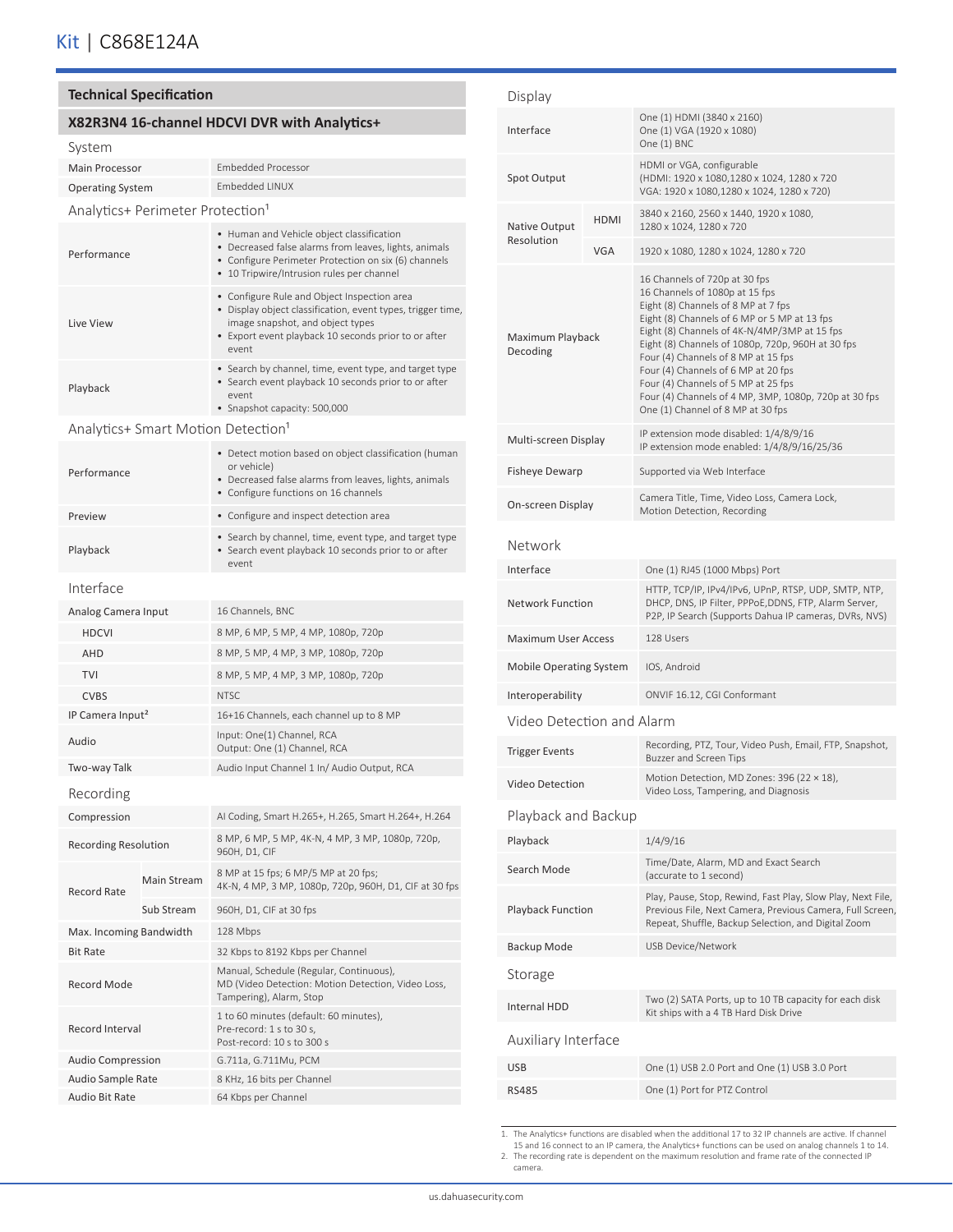|                                                                                                            | X82R3N4 Technical Specification, continued                                                                        | <b>Ordering Information</b>                                    |                                                                                                                 |                                                                      |
|------------------------------------------------------------------------------------------------------------|-------------------------------------------------------------------------------------------------------------------|----------------------------------------------------------------|-----------------------------------------------------------------------------------------------------------------|----------------------------------------------------------------------|
| Electrical                                                                                                 |                                                                                                                   | Type                                                           | Part Number                                                                                                     | Description                                                          |
| Power Supply                                                                                               | 12 VDC, 5 A                                                                                                       |                                                                | C868E124A                                                                                                       |                                                                      |
| <b>Power Consumption</b>                                                                                   | < 32 W, without HDD                                                                                               | <b>4K HDCVI Security</b><br>System                             | $-$ A81AJ22                                                                                                     | 8 MP HDCVI IR 2.8 mm Fixed Lens Eyeball<br>Camera (x12)              |
| Construction<br><b>Dimensions</b>                                                                          |                                                                                                                   |                                                                | • X82R3N4                                                                                                       | 16-Channel Penta-brid 4K, 1U, 4 TB<br>Digital Video Recorder (x1)    |
| <b>HDCVI DVR</b>                                                                                           | 1U, 375.0 mm x 332.0 mm x 53.0 mm<br>(14.76 in. x 13.0 in. x 2.09 in.)                                            |                                                                | <b>PFA106</b>                                                                                                   | Mount Adapter<br>(For use with PFB305W wall mount)                   |
| with PFH101<br><b>Rack Mount Tray</b>                                                                      | 482.6 mm x 287.0 mm x 53.0 mm<br>(19.0 in. x 11.30 in. x 2.09 in.)                                                |                                                                | PFA13A-E                                                                                                        | Junction Box<br>(For use alone or with PFA152-E pole mount)          |
| Net Weight                                                                                                 | 2.40 kg (5.40 lb)                                                                                                 |                                                                |                                                                                                                 | Pole Mount                                                           |
| Gross Weight                                                                                               | 4.0 kg (8.80 lb)                                                                                                  |                                                                | <b>PFA150</b>                                                                                                   | (For use with PFA106 and PFB305W)                                    |
| Installation                                                                                               | Desktop or Rack-mount                                                                                             |                                                                | <b>PFA151</b>                                                                                                   | Corner Mount<br>(For use with PFA106 and PFB305W)                    |
| Video Transmission Distance                                                                                | 720p:<br>800 m (2624.67 ft)                                                                                       |                                                                | <b>PFA152-E</b>                                                                                                 | Pole Mount<br>(For use with PFB204W wall mount)                      |
| RG-59/U Coax                                                                                               | 1080p:<br>500 m (1640.42 ft)<br>4K/4MP:<br>500 m (1640.42 ft)                                                     | Camera Accessories,<br>optional                                | <b>PFA200G</b>                                                                                                  | Gang Box Adapter                                                     |
| RG-6/U Coax                                                                                                | 720p:<br>1200 m (3937.01 ft)<br>1080p:<br>800 m (2624.67 ft)<br>4K/4MP:<br>700 m (2296.59 ft)                     |                                                                | PFB204W                                                                                                         | Wall Mount<br>(For use alone or with PFA152-E pole mount)            |
| CAT 6 UTP<br>(balun required)                                                                              | 720p:<br>450 m (1476.38 ft)<br>300 m (984.25 ft)<br>1080p:<br>4K/4MP:<br>300 m (984.25 ft)                        |                                                                | PFB220C                                                                                                         | Ceiling Mont<br>(For use with PFA106)                                |
| Environmental                                                                                              |                                                                                                                   |                                                                | PFB305W                                                                                                         | Wall Mount<br>(For use with PFA106)                                  |
| <b>Operating Conditions</b>                                                                                | $-10^{\circ}$ C to +55° C (+14° F to +131° F), 0% to 90% RH                                                       |                                                                | DH-PFM321D-US                                                                                                   | 12 VDC, 1 A Power Adapter                                            |
| <b>Storage Conditions</b>                                                                                  | $-20^{\circ}$ C to +70° C (-4°F to +158° F), 0% to 90% RH                                                         |                                                                | DH-PFM800-4K                                                                                                    | 4K Passive HDCVI Balun                                               |
| Third-party Support                                                                                        |                                                                                                                   | DVR Accessory,                                                 |                                                                                                                 | Rack Mount Tray                                                      |
| Third-party Support                                                                                        | Dahua, Arecont Vision, AXIS, Bosch, Brickcom, Canon, CP<br>Plus, Dynacolor, Honeywell, Panasonic, Pelco, Samsung, | optional                                                       | <b>PFH101</b>                                                                                                   | 482.60 mm x 281.20 mm x 43.7 mm<br>(19.0 in. x 11.07 in. x 1.72 in.) |
| Sanyo, Sony, Videotec, Vivotek, and others                                                                 |                                                                                                                   | Package Contents (individual devices ship with the following:) |                                                                                                                 |                                                                      |
| Certifications                                                                                             |                                                                                                                   | Product                                                        | Material                                                                                                        |                                                                      |
| Safety                                                                                                     | EN 60950-1<br>IEC 60950-1<br>CFR 47 FCC Part 15 Subpart B                                                         | <b>HDCVI Cameras</b>                                           | <b>Printed Manual</b><br>Printed Regulatory Guide<br>Plastic Wall Anchors with Screws (x3)<br>Mounting Template |                                                                      |
| EN 61000-3-2<br>Electromagnetic<br>EN 61000-3-3<br>Compatibility (EMC)<br>EN 55032<br>EN 50130<br>EN 55024 |                                                                                                                   | Storage Device                                                 | Quick Network Guide<br>Printed Manual<br>Printed Regulatory Guide<br>Mouse<br>Adapter                           |                                                                      |
|                                                                                                            |                                                                                                                   |                                                                | Power Adapter with Power Cord<br>Ethernet Cable, RJ45<br>Alarm Cable                                            |                                                                      |

Molex Units (x3) Screws (x4)